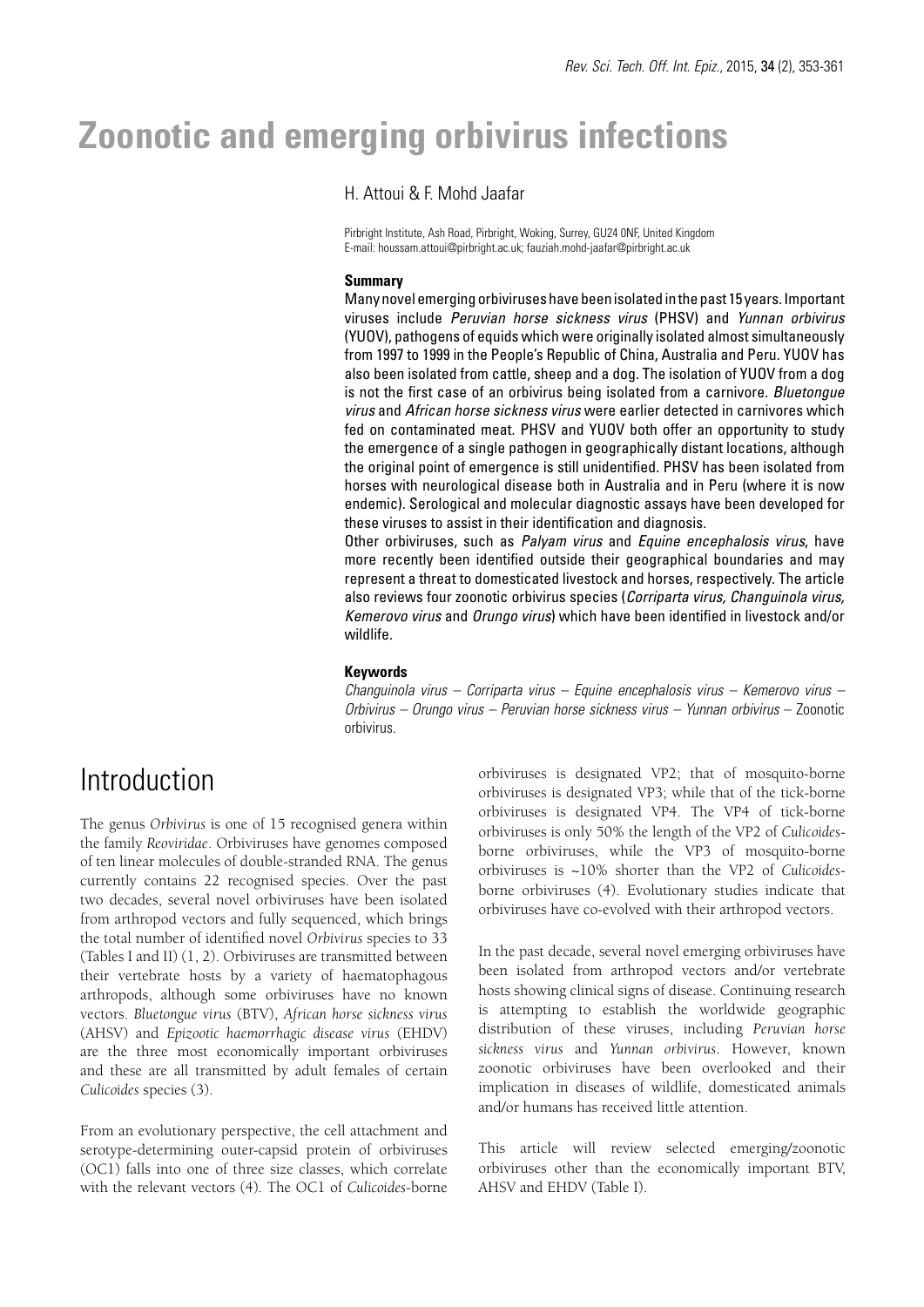## **Table I**

### **Established** *Orbivirus* **species**

| <b>Virus species</b><br>(virus abbreviation) | <b>Number of serotypes/strains</b>                                                                          | <b>Vector species</b>                                       | <b>Host species</b>                                                                                                                            |  |  |
|----------------------------------------------|-------------------------------------------------------------------------------------------------------------|-------------------------------------------------------------|------------------------------------------------------------------------------------------------------------------------------------------------|--|--|
| African horse<br>sickness virus              | 9 numbered serotypes<br>(AHSV-1 to AHSV-9)                                                                  | Culicoides spp. (biting midges)                             | Equids, dogs, elephants, camels, cattle, sheep, goats,<br>humans (in special circumstances), predatory carnivores<br>(by eating infected meat) |  |  |
| Andasibe virus                               | 1 named serotype                                                                                            | Anopheles (mosquitoes)                                      |                                                                                                                                                |  |  |
| Bluetongue virus<br>(orbivirus-type species) | 27 numbered serotypes<br>(BTV-1 to BTV-27)                                                                  | Culicoides spp. (biting midges)                             | All ruminants, camelids and predatory carnivores (by eating<br>infected meat)                                                                  |  |  |
| Changuinola virus                            | 13 named serotypes<br>(including Tracambe virus,<br>previously classified as<br>a tentative species)        | Phlebotomines, culicine<br>mosquitoes                       | Humans, rodents, sloths                                                                                                                        |  |  |
| Chenuda virus                                | 7 named serotypes                                                                                           | <b>Ticks</b>                                                | Seabirds                                                                                                                                       |  |  |
| Chobar Gorge virus                           | 2 named serotypes                                                                                           | <b>Ticks</b>                                                | Bats                                                                                                                                           |  |  |
| Corriparta virus                             | 6 named serotypes/strains                                                                                   | Culicine mosquitoes                                         | Humans, rodents                                                                                                                                |  |  |
| Epizootic haemorrhagic<br>disease virus      | 10 numbered or named serotypes/<br>strains (EHDV-1 to EHDV-8, EHDV 318,<br>Ibaraki virus [atypical EHDV-2]) | Culicoides spp. (biting midges)                             | Cattle, sheep, deer, camels, llamas, wild ruminants, marsupials                                                                                |  |  |
| Equine encephalosis virus                    | 7 numbered serotypes<br>(EEV-1 to EEV-7)                                                                    | Culicoides spp. (biting midges)                             | Equids                                                                                                                                         |  |  |
| Eubenangee virus                             | 4 named serotypes                                                                                           | Culicoides spp., anopheline and<br>culicine mosquitoes      | Unknown hosts                                                                                                                                  |  |  |
| Great Island virus                           | 33 named serotypes/strains                                                                                  | Argas, Ornithodoros, Ixodes ticks Seabirds, rodents, humans |                                                                                                                                                |  |  |
| Heramatsu orbivirus                          | 1 named strain                                                                                              | Unknown                                                     | Bats                                                                                                                                           |  |  |
| leri virus                                   | 3 named serotypes                                                                                           | Mosquitoes                                                  | <b>Birds</b>                                                                                                                                   |  |  |
| Japanaut virus                               | 1 named serotype                                                                                            | Mosquitoes                                                  | <b>Bats</b>                                                                                                                                    |  |  |
| Kemerovo virus                               | 3 named serotypes                                                                                           | Hard ticks                                                  | Birds, sheep, humans, horses                                                                                                                   |  |  |
| Lebombo virus                                | 1 numbered serotype (LEBV-1)<br>and named isolate Tembe virus (TEMV)                                        | Culicine mosquitoes                                         | Humans, rodents                                                                                                                                |  |  |
| Matucare virus                               | 1 named serotype                                                                                            | Soft ticks                                                  | Humans, bats (based on serology)                                                                                                               |  |  |
| Okhotskiy virus                              | 2 named serotypes                                                                                           | <i>kodes</i> ticks                                          | Unknown                                                                                                                                        |  |  |
| Orungo virus                                 | 4 numbered serotypes<br>(ORUV-1 to ORUV-4)                                                                  | Culicine mosquitoes                                         | Humans, camels, cattle, goats, sheep, monkeys                                                                                                  |  |  |
| Mitchell River virus                         | 1 named serotype                                                                                            | Culicoides spp.                                             | Marsupials and cattle                                                                                                                          |  |  |
| Mobuck virus                                 | 1 named strain                                                                                              | Possibly mosquitoes                                         | Deer                                                                                                                                           |  |  |
| Palyam virus                                 | 14 named serotypes/strains                                                                                  | Culicoides spp.,<br>culicine mosquitoes                     | Cattle, sheep                                                                                                                                  |  |  |
| Pata virus                                   | 1 named serotype                                                                                            | Mosquitoes                                                  | Unknown                                                                                                                                        |  |  |
| Peruvian horse sickness<br>virus             | 1 numbered serotype (PHSV-1)                                                                                | Mosquitoes                                                  | Horses                                                                                                                                         |  |  |
| St. Croix River virus                        | 1 numbered serotype (SCRV-1)                                                                                | Ticks                                                       | Unknown                                                                                                                                        |  |  |
| Sathuvachari virus                           | 1 named strain                                                                                              | Mosquitoes                                                  | <b>Starlings</b>                                                                                                                               |  |  |
| Tibet orbivirus                              | 1 named strain                                                                                              | Anopheles mosquitoes                                        | Unknown                                                                                                                                        |  |  |
| Umatilla virus                               | 4 named serotypes and<br>Sterch Lagoon orbivirus                                                            | Culicine mosquitoes                                         | <b>Birds</b>                                                                                                                                   |  |  |
| Wad Medani virus                             | 2 named serotypes                                                                                           | Boophilus, Rhipicephalus,<br>Hyalomma, Argas ticks          | Domesticated animals                                                                                                                           |  |  |
| Wallal virus                                 | 3 serotypes/strains                                                                                         | Culicoides spp.                                             | Marsupials                                                                                                                                     |  |  |
| Warrego virus                                | 3 serotypes/strains                                                                                         | Culicoides spp., anopheline and<br>culicine mosquitoes      | Marsupials                                                                                                                                     |  |  |
| Wongorr virus                                | 8 serotypes/strains                                                                                         | Culicoides spp., mosquitoes                                 | Cattle, macropods                                                                                                                              |  |  |
| Yunnan orbivirus                             | 2 serotypes                                                                                                 | Mosquitoes                                                  | Cattle, equids, sheep, humans, dogs                                                                                                            |  |  |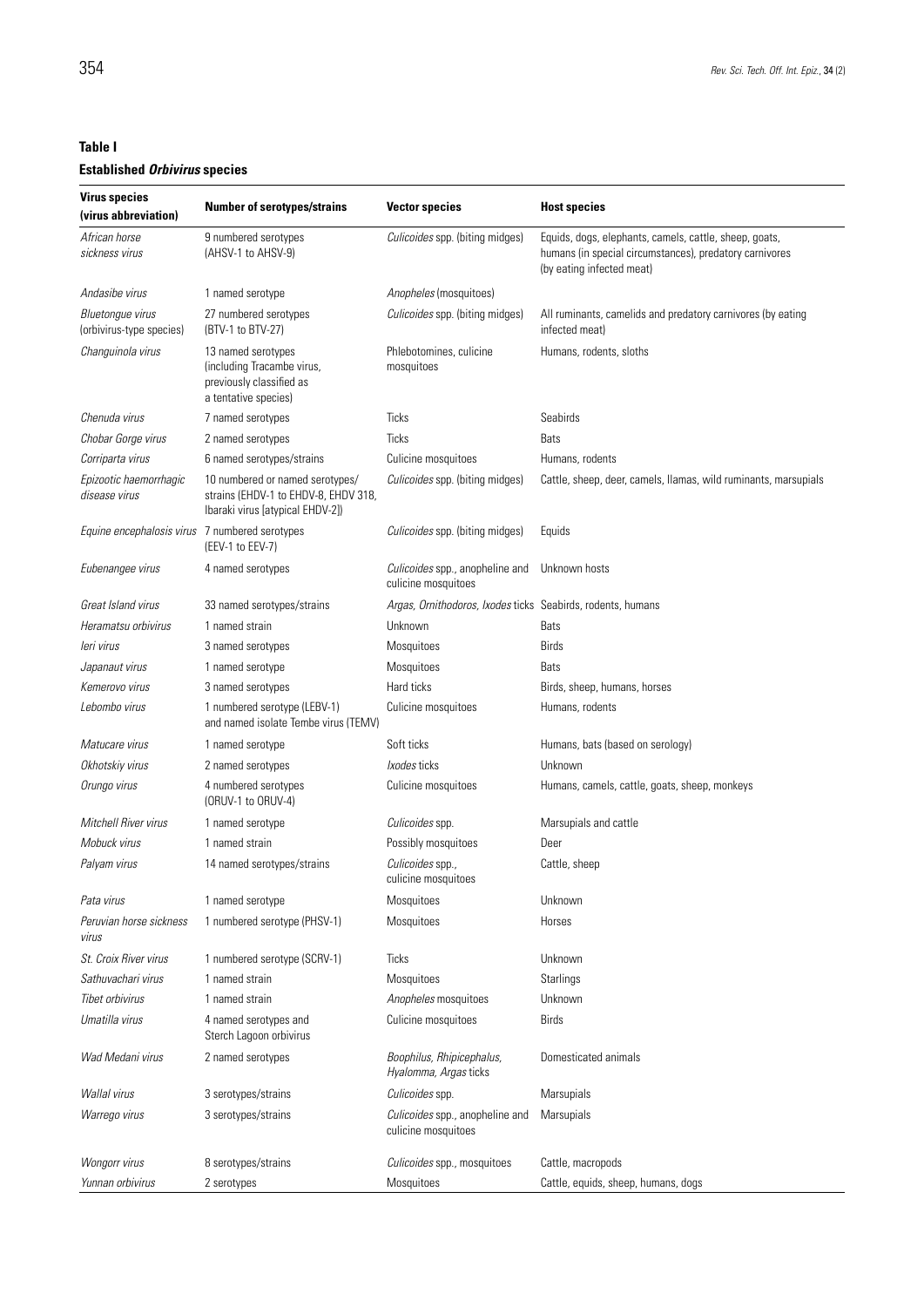**Table II Tentative** *Orbivirus* **species**

| <b>Tentative</b><br>Orbivirus species | <b>Vector species</b> | <b>Host species</b>       |  |
|---------------------------------------|-----------------------|---------------------------|--|
| Breu Branco virus                     | <b>Mosquitoes</b>     | Unknown hosts             |  |
| Codajas virus                         | <b>Mosquitoes</b>     | Rodents                   |  |
| Ife virus                             | <b>Mosquitoes</b>     | Rodents, birds, ruminants |  |
| Itupiranga virus                      | <b>Mosquitoes</b>     | Unknown hosts             |  |
| Kammavanpettai virus                  | Unknown vectors       | <b>Birds</b>              |  |
| Lake Clarendon virus                  | <b>Ticks</b>          | Birds, possibly cattle    |  |
| Minacu virus                          | <b>Mosquitoes</b>     | Unknown hosts             |  |
| Golok virus                           | <b>Mosquitoes</b>     | Unknown hosts             |  |

## Emerging orbiviruses

## *Peruvian horse sickness virus* **and** *Yunnan orbivirus*

*Peruvian horse sickness virus* (PHSV) and *Yunnan orbivirus* (YUOV) are two emerging orbiviruses which have been identified during the past decade as being pathogens of equids. PHSV was initially isolated in Peru and YUOV was originally reported from the People's Republic of China (5, 6).

#### *Peruvian horse sickness virus*

*Peruvian horse sickness virus* was initially isolated from horses which had died unexpectedly during the rainy season in the Department of San Martin in Peru. Between January and July 1997, more than 100 horses died from an infection with a mortality rate of  $\sim$ 1.25% and a case-fatality rate of ~78%. The epizootic, which lasted seven months, affected eight provinces of San Martin, reaching its peak during periods of particularly heavy rain between March and April of 1997 (6).

During the 1997 outbreak, isolates were made from the spleens, blood and/or brains of sick horses. They were initially identified by electropherotyping as PHSV isolates and subsequently confirmed through sequencing. PHSV was isolated from serum samples taken from horses showing signs of neurological disease, five to ten days postonset. Some of the isolates were obtained from the brains of horses that showed neurological signs, although anti-PHSV immunoglobulin M (IgM) was not detected, indicating a chronic infection (6).

During surveillance studies conducted in 2002 in San Martin, several isolates of PHSV were obtained from blood samples taken from apparently healthy horses (6). PHSV has also been identified in Australia. In April and May 1999, Elsey virus (ELSV) was isolated from the blood and spleens of horses showing neurological signs on Katherine and Elsey stations in the Northern Territory of Australia. Genome characterisation confirmed that ELSV and the Peruvian isolate of PHSV were

almost identical (97–100% amino acid identity), indicating that they both belonged to PHSV serotype 1 (PHSV-1). Serogroup-specific enzyme-linked immunosorbent assay (ELISA) showed no cross-reactions using antisera against known orbiviruses such as AHSV and BTV (6).

Blood collected since 1998 throughout the Northern Territory, from both sick and healthy horses, has shown a seroprevalence of antibodies against ELSV of approximately 11%, by IgG ELISA. Weak positive reactions (indirect IgG ELISA) were detected in 11% of sera collected from kangaroos. Sera collected from fruit bats in the Northern Territory between 1996 and 2003 were also tested for IgG antibodies to ELSV and ~35% of sera were shown to be positive, with titres higher than those observed in horses (titres in bats up to 160). Wild and domesticated animals in the Northern Territory were also surveyed. No detectable ELSV-specific antibodies were found in rat sera, although a low prevalence of antibody was found in cattle and pigs (6).

#### *Yunnan orbivirus*

The first isolate of YUOV was identified in 2005 from *Culex* mosquitoes collected in 1997 in Yunnan Province in southern China. However, YUOV has not been isolated from wild or domesticated animals (5). After the sequencing of its genome, the virus was identified as a member of a novel virus species. Subsequently, multiple isolates belonging to the same species were identified in wild-caught mosquitoes collected in 1999 from various provinces in China. At the time of isolation, the virus was not associated with a specific mammalian host but was shown to replicate in experimentally infected animals, particularly mice (5).

During the 1997 outbreak in San Martin, Peru, YUOV isolates were obtained from the blood and/or brains of sick donkeys, cows, one sheep, and one dog showing signs of neurological disease. The virus was also isolated from the mosquito *Ochlerotatus scapularis* (6). These isolates all had a similar electropherotype to members of the species YUOV (5) and were identified as Rioja virus (RIOV). Sequence analyses showed that RIOV and YUOV were almost identical (97% amino acid identity) in the serotype-determining protein and confirmed that RIOV belongs to Yunnan orbivirus serotype 1 (YUOV-1), originally identified in China. The isolation of YUOV from a dog with neurological signs in Peru (6) parallels findings about carnivores in Africa (7) and, more recently, in Belgium (8) infected with BTV. Similarly, in 1995, AHSV was isolated from dogs and this infection was attributed to the ingestion of meat and organs from virus-infected prey species (7).

Middle Point orbivirus (MPOV) was first isolated in Australia in 1998 (9) from a healthy cow in Middle Point (Northern Territory). Sequencing the genome segment which encodes the protein that correlates with this species in mosquito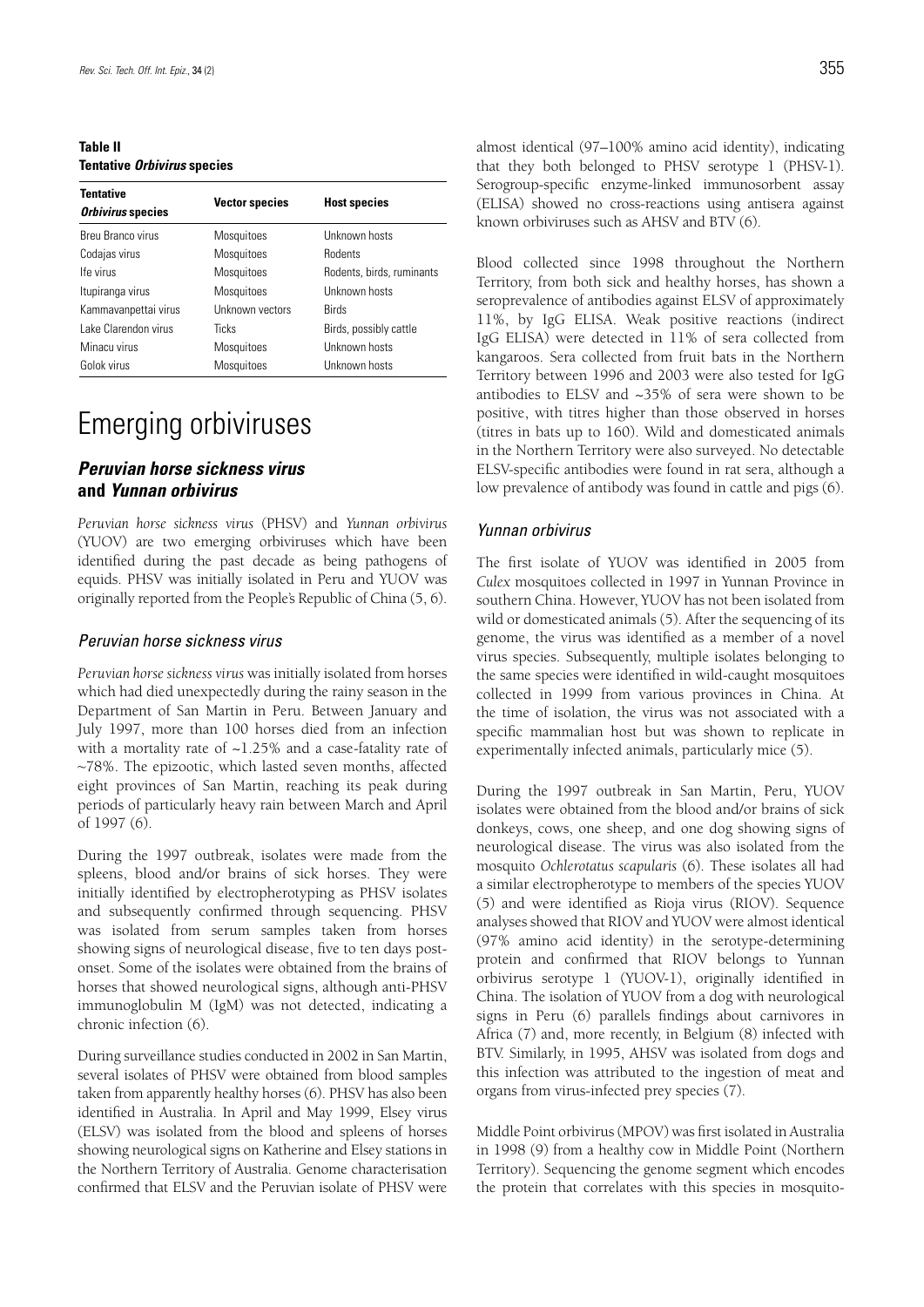borne orbiviruses (VP2) demonstrated that MPOV was a member of the YUOV species (99% amino acid identity). However, the amino acid identity in the protein defining the serotype in the mosquito-borne orbivirus (VP3) was low (78%), indicating that MPOV belonged to a distinct serotype of YUOV, designated YUOV-2. A real-time reversetranscription polymerase chain reaction (RT-PCR) assay was developed for MPOV, which showed that more than 150 virus isolates obtained from cattle between 1994 and 2006 were MPOV isolates (9). YUOV (isolate MPOV) infections have been shown to persist in cattle for up to five months with periods of quiescence, followed by recrudescence of the viral titre (10).

Both YUOV and PHSV have recently been re-isolated in Peru (H. Attoui and M.R. Mendez-Lopez, unpublished data).

### Diagnostic assays for *Peruvian horse sickness virus*  and Yunnan orbivirus

In addition to a real-time RT-PCR assay developed specifically for MPOV (9), sequence comparisons of prototype strains of PHSV from Peru and YUOV from China, Australia and Peru have made it possible to design RT-PCR primers that can be used to specifically amplify and distinguish between genome segments from YUOV and PHSV isolates (6). Primer sequences and the sizes of PCR products are shown in Table III. These primers were recently used to identify several novel isolates of PHSV from South America (H. Attoui and M.R. Mendez-Lopez, unpublished data). Serological assays were also developed for YUOV and PHSV, based on recombinant expressed VP7 (the immunedominant orbivirus antigen) in bacteria. These assays successfully detected antibodies to PHSV and YUOV in equid sera collected in Peru (H. Attoui and F. Mohd Jaafar, unpublished data).

## *Equine encephalosis virus*

*Equine encephalosis virus* (EEV) is associated with mild or subclinical disease in horses in southern Africa (11). The virus is transmitted by *Culicoides* biting midges. EEV was first identified in 1967, from horses that died from an unknown peracute illness. Clinical signs included pyrexia (lasting up to five days), lethargy, loss of appetite, fast breathing and tachycardia. Serological investigation revealed that widespread EEV infections had occurred in horses during the summer of 1967 but that *Bluetongue virus* had not occurred in South Africa to any appreciable extent in the preceding ten years. In some of the years following 1967, EEV took on epidemic proportions. Seasonal outbreaks of the disease have been linked to the presence of the *Culicoides* vector (12). Outbreaks of EEV have also been associated with equine abortion during the first five to six months of gestation. Serological studies showed that 50–60% of South African donkeys and zebras

have antibodies against EEV. Six different EEV serotypes have been identified in southern Africa, of which Kyalami, Bryanston and Cascara are the best known. In recent years, evidence of the virus circulating in East and West Africa was obtained when EEV was identified in Ethiopia, Ghana and the Gambia. In 2009 the virus was identified in Israel, in animals displaying unrest, anorexia, fast breathing and clinical signs such as pyrexia, congestion of the mucosae, and oedema of the neck, legs, eyelids and lips. However, there were no reports of increased mortality during this outbreak (13). Horses in North African countries do not have antibodies to EEV (13).

#### Diagnostic assays for *Equine encephalosis virus*

A group-specific, competitive ELISA has been developed for EEV, based on a guinea pig polyclonal serum. This ELISA detects antibodies against all seven serotypes of EEV with a sensitivity and specificity of 100% (14). This test provides the means for a differential diagnosis between EEV and AHSV. A real-time PCR assay targeting genome segment 7 of EEV was also recently developed (15). The assay uses group-specific EEV primers (EEVVP7\_F0028\_ 0048: 5'-GATAGCGGCTAGAGCCCTTTC-3' and EEVVP7 R0085\_0106: 5′-AACTTGAGGAGCCATRGTAGCT-3′) and a TaqMan® MGB™ hydrolysis probe (EEVVP7\_P0054\_ 0072\_MGBTM probe: 5′-TAAGAGCATGTGTTACTGC-3′) to allow the detection of a median tissue culture infective dose (TCID<sub>50</sub>) as small as  $10^{2.9}$  TCID<sub>50</sub>/ml of blood (with 95% confidence).

A recombinant VP7-based indirect ELISA has also been developed for EEV (unpublished data).

## *Palyam virus*

Palyam viruses have been isolated from *Culicoides* biting midges and culicine mosquitoes. Isolates of *Palyam virus* infect cattle, goats and sheep (with clinical signs in cattle and goats only), and have been repeatedly isolated from aborted bovine fetuses. Chuzan virus (CHUV) is an isolate of *Palyam virus* which causes epizootics of congenital abnormalities, particularly hydranencephaly cerebellar hypoplasia syndrome, which occurred in Japan in 1985 and 1986 (16, 17). CHUV was isolated in Japan between 1987 and 1996 on several occasions, without any major outbreaks being recorded. It has also been isolated from *Culicoides oxystoma* in Japan (17). Serosurveillance of naive Korean goats between 2005 and 2006 identified specific antibodies against CHUV in 1% of the surveyed sera (18).

In regard to vaccines and diagnostic assays, a trivalent vaccine has been developed (19) to contain chemically inactivated Akabane, Aino and Chuzan viruses (Nisseiken Bovine Abnormal Parturition trivalent inactivated vaccine, Nisseiken Co. Ltd, Japan). A baculovirus-expressed VP7 of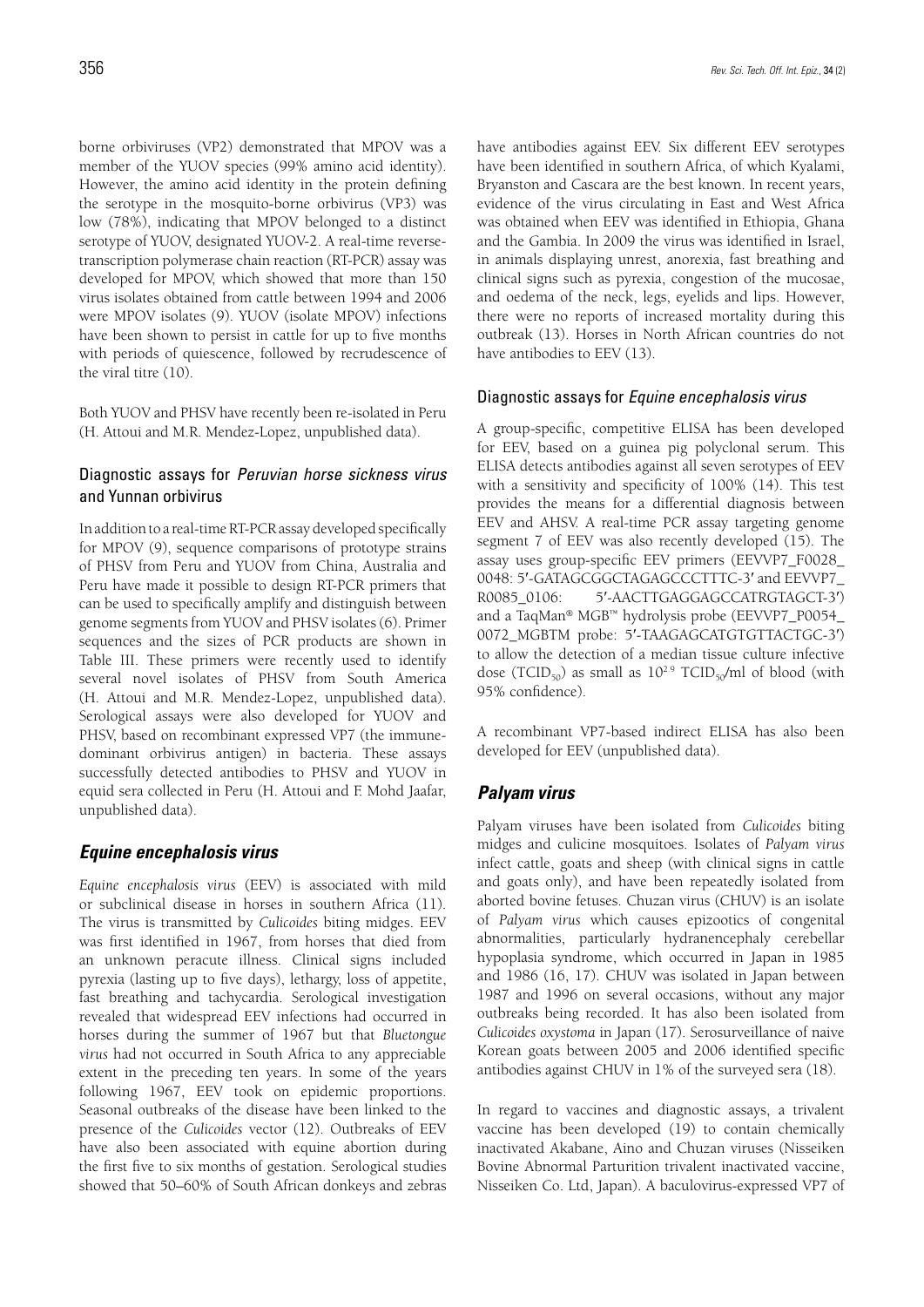#### **Table III**

**Primers for polymerase chain reaction amplification of genomes of** *Yunnan orbivirus* **and** *Peruvian horse sickness virus*

| <b>Primer name</b> | Sequence $(5' \rightarrow 3')$ | <b>Segment</b> | <b>Position</b><br>(relative to YUOV<br>or to PHSV) | <b>Orientation</b> | <b>Amplicon size</b><br>(bp) |
|--------------------|--------------------------------|----------------|-----------------------------------------------------|--------------------|------------------------------|
| YU0VSeg2S1         | GATATTGCBATTTGGGTGAATTC        | 2              | 2109-2131                                           | Forward            | 785                          |
| YU0VSeg2R1         | TACACCACGTCCCGAAGGACTCGC       | 2              | 2870-2893                                           | Reverse            |                              |
| YU0VSeg2S2         | GCAGTGTTTRGACACTCCAAATG        | 2              | 2180-2202                                           | Forward            | 670                          |
| YU0VSeg2R2         | CTATCCGTGRGACCACTACGCCTCC      | $\overline{2}$ | 2825-2849                                           | Reverse            |                              |
| YU0VSeg3S1         | TATTMRTAGRTTGCGMATRAARTAT      | 3              | 2205-2229                                           | Forward            | 471                          |
| YU0VSeg3R1         | TACAAACATCCGCGTTGATGTAGC       | 3              | 2675-2651                                           | Reverse            |                              |
| YU0VSeg3S2         | RTAGRTTRCGMATAAAYTATGWWGAAAT   | 3              | 2210-2237                                           | Forward            | 437                          |
| YU0VSeq3R2         | AGCATACTACTCCGCGCCAGCAAT       | 3              | 2646-2623                                           | Reverse            |                              |
| PHSVSeg2s1         | GTTTTAATCGATATTAGACAGGAACC     | $\overline{2}$ | 1125-1150                                           | Forward            | 359                          |
| PHSVSeg2r1         | CTTCTACTAACGTGTGAATAAGG        | $\overline{2}$ | 1483-1461                                           | Reverse            |                              |
| PHSVSeg2s2         | GGAAAGATGATGTTTTCATATGG        | $\overline{2}$ | 1197-1219                                           | Forward            | 258                          |
| PHSVSeg2r2         | <b>CCTTCTCCTTAAACTATCAACTC</b> | 2              | 1554-1432                                           | Reverse            |                              |
| PHSVSeq3s1         | GCAAAATTGAATTATGTTCAATGC       | 3              | 1244-1267                                           | Forward            | 488                          |
| PHSVSeg3r1         | CAATTCTACGATCTCGTAGGTTGG       | 3              | 1731-1708                                           | Reverse            |                              |
| PHSVSeg3s2         | TGGTAGAATGTCTGGCCTGAGAG        | 3              | 1308-1330                                           | Forward            | 373                          |
| PHSVSeg3r2         | GCTATATAACTCTGATAAATATGG       | 3              | 1680-1657                                           | Reverse            |                              |

bp : base pairs YUOV : *Yunnan orbivirus*

PHSV : *Peruvian horse sickness virus*

CHUV virus has been used to develop an indirect ELISA specific to CHUV and was able to differentiate antibodies against CHUV from those against BTV and EHDV (20).

## Zoonotic orbiviruses

Several orbiviruses have been isolated from humans and wild or domesticated animals. In addition, antibodies indicative of orbivirus infection have also been detected in human and animal sera.

#### *Corriparta virus*

The species *Corriparta virus* (CORV) includes six named viruses:

- Corriparta virus MRM1 (CORV-MRM1)
- CS0109
- V654
- V370
- Acado virus
- Jacareacanga virus.

Isolates of CORV have been detected in Australia, Africa and South America (21). Corriparta MRM1 virus was initially isolated from *Culex* mosquitoes, and the mosquito *Aedeomyia catasticta* in Queensland, Australia, in 1960. Strains CS0109, V654 and V370 were subsequently isolated in Australia (3, 22, 23, 24). Acado virus was isolated from pools of *Culex* mosquitoes collected in Ethiopia in 1963 and Jacareacanga virus from pools of *Culex* mosquitoes in Brazil in 1975 (21, 22). Isolates of CORV have been obtained from wild birds. Neutralising antibodies to CORV have been identified in humans, equids, cattle, marsupials and birds (25, 26, 27).

In terms of diagnostic assays for CORV, deoxycholatetreated cell lysates of CORV-infected baby hamster kidney- (BHK-) 21 cells have been used to develop an indirect ELISA (28). More recently, an indirect ELISA based on bacterially expressed recombinant VP7 of CORV has been developed, which showed no cross-reaction with other orbiviruses. including BTV, PHSV and YUOV (H. Attoui and F. Mohd Jaafar, unpublished data).

### *Changuinola virus*

The species *Changuinola virus* (CGLV) contains 12 'named' serotypes that have been isolated from phlebotomine sandflies (3).

Changuinola virus was isolated from a human with a brief febrile illness in Panama (4, 22). The virus has also been isolated from phlebotomine sandflies, and antibodies were detected in rodents. Changuinola virus replicates in mosquito cell lines (in the same way as BTV replicates in C6/36 [*Aedes albopictus* cells]), *Culicoides sonorensis* KC cells and African green monkey kidney Vero cells. CGLV is pathogenic for newborn mice or hamsters by intracerebral inoculation (22, 29).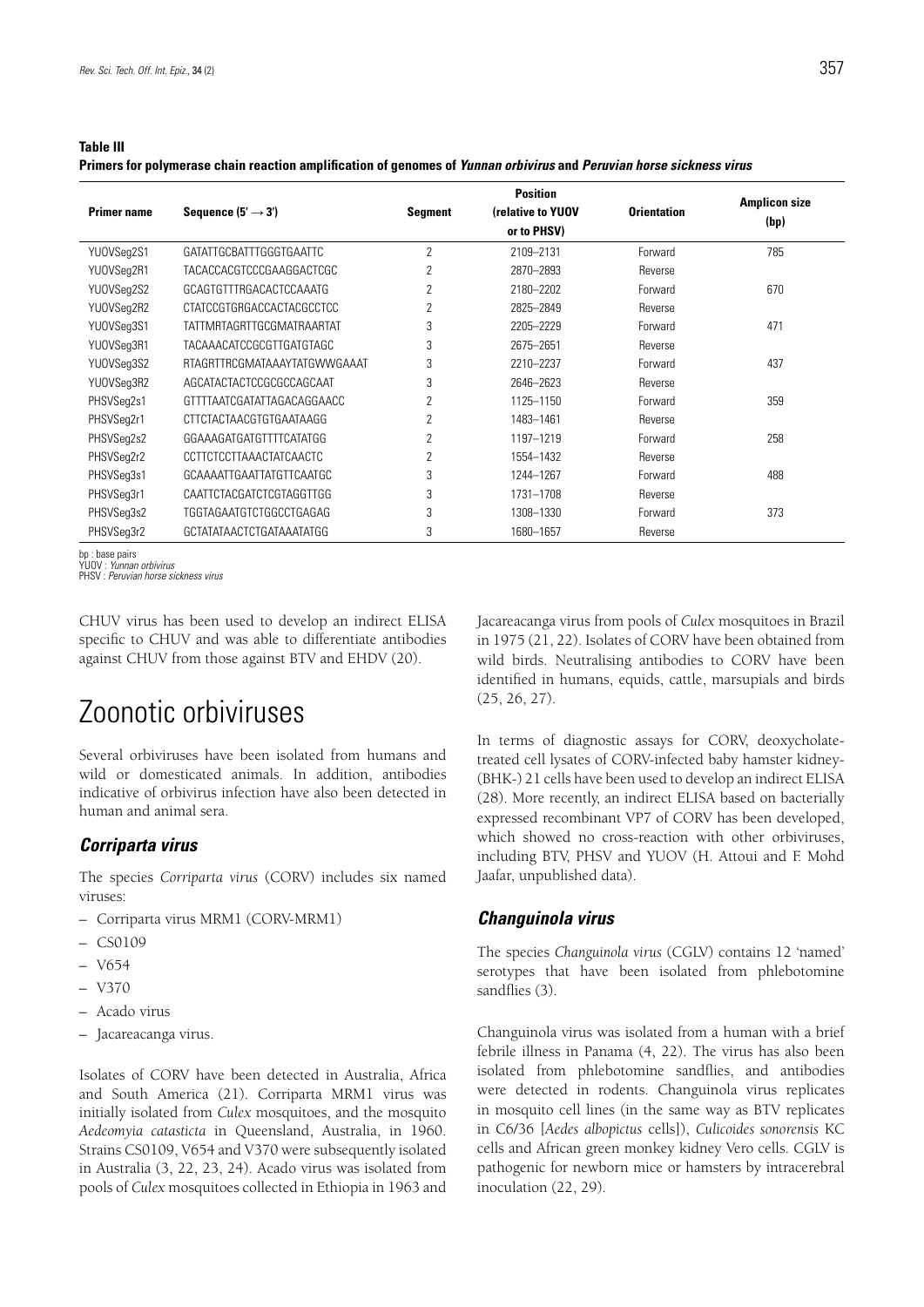Historically, seven strains of CGLV were isolated from wildcaught sloths (*Bradypus variegatus* and *Choloepus hoffmanni*) in central Panama (30). Several strains were associated with prolonged or recrudescent viraemia in sloths (4). Antibodies against CGLV were widespread in both sloth species and especially prevalent in *Choloepus*, but virtually absent from all other wild vertebrate species tested (30). Antibodies to CGLV were detected in rodents (29).

### *Kemerovo virus*

Kemerovo, Lipovnik and Tribec are three serotypes of tickborne viruses belonging to the *Kemerovo virus* species (1, 2, 3, 31). These viruses have been implicated as the cause of non-specific fever or neurological infection in the Kemerovo region of Russia (Kemerovo virus [KEMV]) and central Europe (Lipovnik virus [LIPV], and Tribec virus [TRBV]). In 1962, more than 20 strains of KEMV were isolated in the Kemerovo region of Russia from *Ixodes persulcatus* ticks and from human patients with meningoencephalitis. The virus, which was also isolated from birds, can infect Vero or BHK-21 cells. Lipovnik and Tribec viruses have been isolated from *I. ricinus* ticks and implicated in central European encephalitis (CEE). Libíková *et al.* found that more than 50% of CEE patients had antibodies against LIPV (32). Isolates of TRBV were obtained from sentinel goats in the Tribec region (Slovakia). Antibodies against TRBV have been identified in cattle (4–31%) and goats (2.5–5%) in the Tribec region (22).

Kemerovo virus is also suspected in the aetiology of some chronic neurological diseases, including polyradiculoneuritis and multiple sclerosis. Antibodies against a Kemerovo-related virus have been detected in Oklahoma and Texas, in patients with Oklahoma tick fever (33).

A SYBR Green-based real-time PCR assay to diagnose viruses of the Kemerovo group has been developed (orbitickForsybr: 5′-GAGCAGCGGATTACYTCAGCAA-3′ and orbitickRevsybr: 5′-ACGTCTCGRGGSCGCGTCTG-3′) and validated, using cell culture isolates of KEMV, LIPV and TRBV, mixed with uninfected sheep blood (H. Attoui and F. Mohd Jaafar, unpublished data). As few as 12 genome copies can be detected using this assay.

A serological assay based on the bacterially expressed VP7 of KEMV is also available (H. Attoui and F. Mohd Jaafar, unpublished data).

## *Orungo virus*

The species *Orungo virus* (ORUV) contains four distinct serotypes (ORUV-1 to ORUV-4), which are transmitted by *Anopheles*, *Aedes* and *Culex* mosquitoes (3, 4, 33). ORUV is widely distributed in tropical Africa, where it has been isolated from humans, camels, cattle, goats, sheep, monkeys and mosquitoes. Antibodies against the virus have been identified in primates, sheep and cattle. ORUV was first isolated in Uganda during 1959 from the blood of human patients with fever and diarrhoea who developed weakness followed by flaccid paralysis of the legs and generalised convulsions. Despite a high prevalence of infection and three deaths in Uganda, only a few clinical cases of human disease (involving fever, headache, myalgia, nausea and vomiting) have been reported (33). ORUV infections cause lethal encephalitis in suckling mice and hamsters and the virus replicates in adult *Ae. aegypti* mosquitoes after intrathoracic inoculation (22). It also causes cytopathic effects and forms plaques in Vero and BHK-21 cells (22). High rates of co-infection with yellow fever and ORUV have been reported, reflecting their similar geographical distribution and transmission by *Aedes* mosquitoes, the principal vectors.

## Conclusions

Multiple novel orbiviruses have emerged over the past 15 years. Particular attention should be drawn to PHSV and YUOV, which were isolated in China, Australia and Peru between 1997 and 2005. Initial isolations of PHSV were linked to neurological signs and mortality in horses, while later isolations were obtained from apparently healthy horses. YUOV has a wider host range and has been isolated from apparently healthy cattle and from donkeys showing neurological signs. The virus can also infect dogs, in a way similar to AHSV, which infected African dogs feeding on contaminated prey. If this mode of transmission is also demonstrated for YUOV, wild carnivores may represent an important reservoir of the virus. Studies are continuing in South America (Peru, Brazil) in wildlife, domesticated animals and human populations in an attempt to identify the extent of spread of PHSV and YUOV, and to clarify whether these viruses have any zoonotic potential.

*Palyam virus* and *Equine encephalosis virus* have been identified beyond their initial geographical borders (PALV in Korea and EEV in Israel and East Africa) and have been suggested as potential threats for livestock and cattle, respectively. Although EEV has reached Israel, it has not reached North African countries, possibly because the Saharan desert is acting as a barrier to virus spread.

Finally, many zoonotic orbiviruses have been overlooked and little is known about their active circulation and impact on human populations or on wildlife and domesticated animals in South America and Africa. The authors are currently trapping insects (particularly mosquitoes) in Africa and ticks in Europe to further assess the epidemiology of these viruses.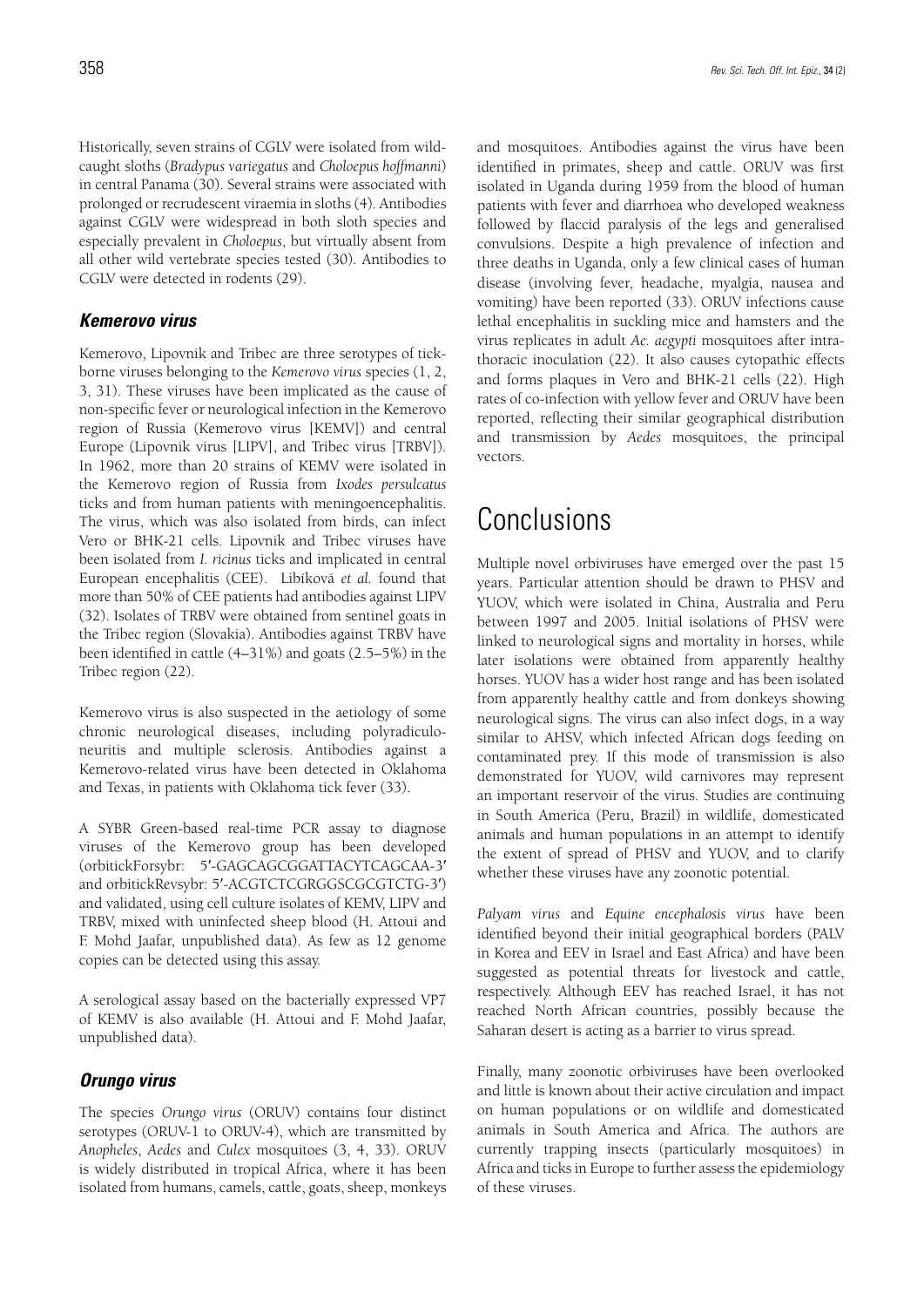Several recombinant, protein-based serological assays have been developed for viruses such as KEMV, EEV, PHSV, YUOV and CORV (H. Attoui and F. Mohd Jaafar, unpublished data), to conduct seroepidemiological surveys.

## **Infections à orbivirus zoonotiques et émergents**

H. Attoui & F. Mohd Jaafar

#### **Résumé**

Un certain nombre d'orbivirus émergents d'apparition récente ont été isolés au cours des 15 dernières années. Parmi eux certains sont importants, notamment le *Virus de la maladie péruvienne du cheval* (PHSV) et l'*Orbivirus du Yunnan* (YUOV), qui affectent les équidés et ont été isolés de manière presque simultanée entre 1997 et 1999 en République populaire de Chine, en Australie et au Pérou. Le virus YUOV a également été isolé de bovins, d'ovins et d'un chien. L'isolement du virus YUOV à partir d'un chien n'est pas le premier cas d'orbivirus isolé d'un carnivore. Le *Virus de la fièvre catarrhale du mouton* et le *Virus de la peste équine* ont été détectés précédemment chez des carnivores qui avaient ingéré de la viande issue d'animaux infectés. Chacun des virus PHSV et YUOV permet d'étudier le phénomène d'émergence concomitante d'un même agent pathogène dans des régions géographiques distantes les unes des autres, bien que dans les deux cas le site d'origine de l'émergence reste à déterminer. Le virus PHSV a été isolé de chevaux présentant des troubles neurologiques aussi bien en Australie qu'au Pérou (où la maladie est désormais endémique). Des épreuves sérologiques et moléculaires ont été mises au point pour ces virus afin de contribuer à leur caractérisation et à leur diagnostic.

D'autres orbivirus tels que le *Virus Palyam* et le *Virus de l'encéphalose équine*  ont été identifiés en dehors de leur aire de distribution géographique, ce qui représente une menace potentielle pour les populations d'animaux d'élevage et de chevaux, respectivement. Les auteurs font également le point sur quatre espèces d'orbivirus zoonotiques (*Virus Corriparta, Virus Changuinola, Virus Kemerovo* et *Virus Orungo*) retrouvées chez des animaux d'élevage et/ou sauvages.

#### **Mots-clés**

*Virus Changuinola – Virus Corriparta – Virus de l'encéphalose équine – Virus Kemerovo – Orbivirus – Virus Orungo – Virus de la maladie équine péruvienne – Virus Yunnan –*  Orbivirus zoonotique.

ш

## **Infecciones por orbivirus zoonóticos y emergentes**

H. Attoui & F. Mohd Jaafar

#### **Resumen**

En los últimos quince años se han aislado muchos nuevos orbivirus emergentes. Entre los que revisten importancia están el *Virus de la peste equina peruana* y el *Orbivirus del Yunnan,* patógenos de los équidos aislados al principio casi simultáneamente, entre 1997 y 1999, en la República Popular China, Australia y el Perú. El *Orbivirus del Yunnan* también ha sido aislado en ganado bovino y ovino, así como en un perro. Este último no es el primer caso de orbivirus aislado en un carnívoro: anteriormente se habían detectado los *Virus de la lengua azul* y los *Virus de la peste equina* en carnívoros que habían ingerido carne contaminada. El *Virus de la peste equina peruana* y el *Orbivirus del Yunnan* ofrecen la oportunidad

**The State**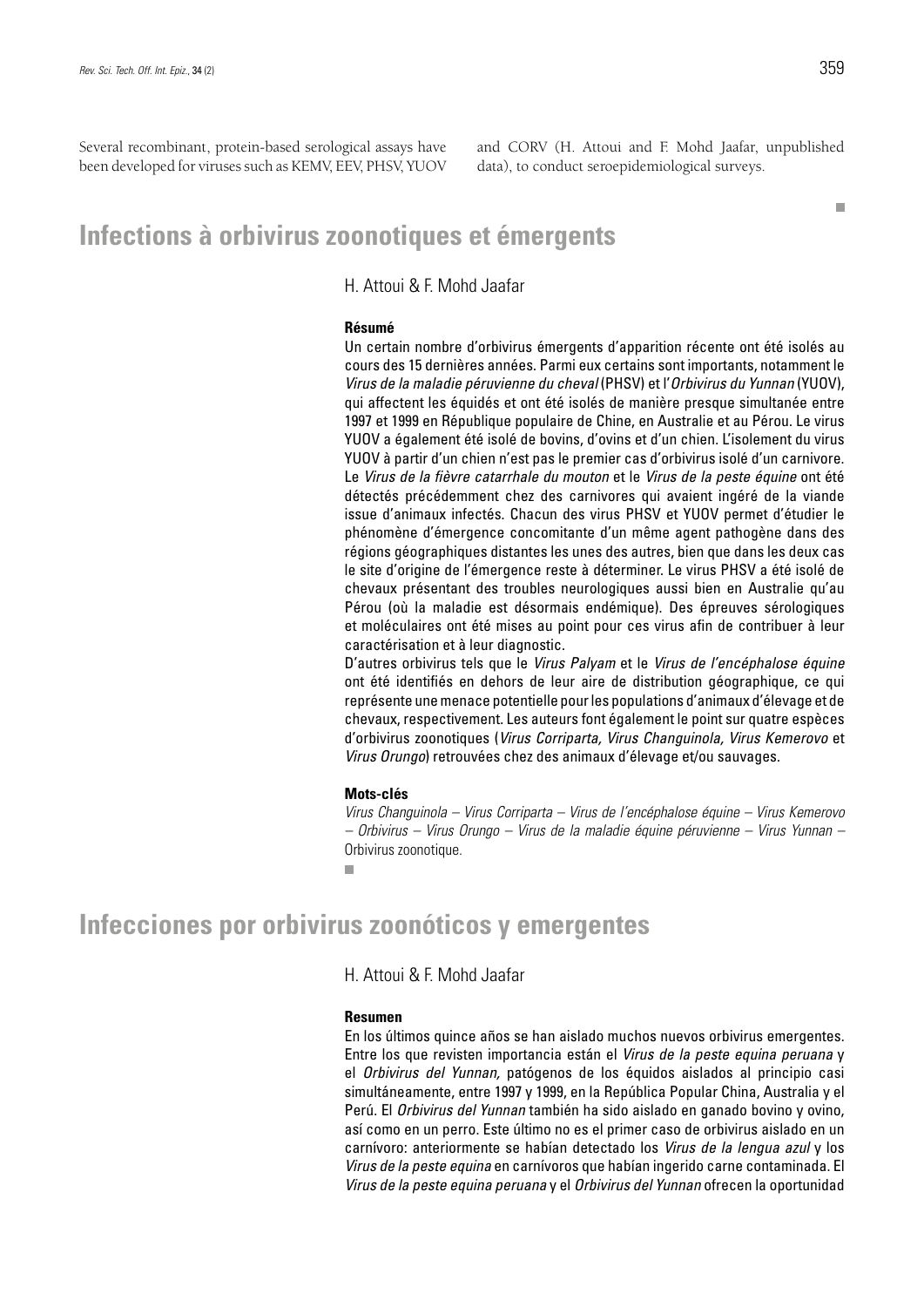de estudiar la aparición de un único patógeno en lugares geográficamente distantes, aunque todavía no se conoce el punto de partida inicial. El virus de la peste equina peruana ha sido aislado en caballos que presentaban síntomas neurológicos tanto en Australia como en el Perú (país en el que ahora es endémico). Para ayudar a identificar y diagnosticar estos virus se han elaborado pruebas serológicas y moleculares específicas.

En fechas más recientes se han detectado fuera de los límites de su área de distribución geográfica otros dos orbivirus, el *Virus Palyam* y el *Virus de la encefalosis equina*, que pueden constituir una amenaza para el ganado doméstico y los caballos, respectivamente. Los autores se detienen también en otras cuatro especies de orbivirus zoonóticos (*Virus Corriparta*, *Virus Changuinola*, *Virus Kemerovo* y *Virus Orungo*) que han sido caracterizados en el ganado y/o en animales salvajes.

#### **Palabras clave**

*Orbivirus – Orbivirus del Yunnan –* Orbivirus zoonóticos *– Virus Changuinola – Virus Corriparta – Virus de la encefalosis equina – Virus Kemerovo – Virus Orungo – Virus de la peste equina peruana.* m.

## **References**

- 1. Attoui H., Nomikou K., Maan S., Belaganahalli S. & Mertens P.P.C. (2015). – Orbiviruses. *In* Reference module in biomedical sciences (B.W. Mahy, ed.). Elsevier (in press).
- 2. Mertens P.P.C. & Attoui H. (2015). Orbiviruses and bluetongue virus. *In* Encyclopedia of life sciences. John Wiley & Sons (in press).
- 3. Mertens P.P.C., Maan S., Samuel A. & Attoui H. (2005). – *Orbiviruses, Reoviridae*. *In* Virus taxonomy: 8th Report of the International Committee on Taxonomy of Viruses (C.M. Fauquet, M.A. Mayo, J. Maniloff, U. Desselberger & L.A. Ball, eds). Elsevier/Academic Press, London, 466–483.
- 4. Mohd Jaafar F., Belhouchet M., Belaganahalli M., Tesh R.B., Mertens P.P.C. & Attoui H. (2014). – Full-genome characterisation of Orungo, Lebombo and Changuinola viruses provides evidence for co-evolution of orbiviruses with their arthropod vectors. *PLoS ONE*, **9** (1), e86392. doi:10.1371/ journal.pone.0086392.
- 5. Attoui H., Mohd Jaafar F., Belhouchet M., Aldrovandi N., Tao S., Chen B., Liang G., Tesh R.B., de Micco P. & de Lamballerie X. (2005). – Yunnan orbivirus, a new orbivirus species isolated from *Culex tritaeniorhynchus* mosquitoes in China. *J. Gen. Virol*., **86** (12), 3409–3417.
- 6. Attoui H., Mendez-Lopez M.R., Rao S., Hurtado-Alendes A., Lizaraso-Caparo F., Mohd Jaafar F., Samuel A.R., Belhouchet M., Pritchard L.I., Melville L., Weir R.P., Hyatt A.D., Davis S.S., Lunt R., Calisher C.H., Tesh R.B., Fujita R. & Mertens P.P.C. (2009). – Peruvian horse sickness virus and Yunnan orbivirus, isolated from vertebrates and mosquitoes in Peru and Australia. *Virology*, **394** (2), 298–310. doi:10.1016/j.virol.2009.08.032.
- 7. Alexander K.A., Maclachlan N.J., Kat P.W., House C., O'Brien S.J., Lerche N.W., Sawyer M., Frank L.G., Holekamp K., Smale L., McNutt J.W., Laurenson M.K., Mills M.O.L. & Osburn A.I. (1994). – Evidence of natural bluetongue virus infection among African carnivores. *Am. J. Trop. Med. Hyg*., **51** (5), 568–576.
- 8. Jauniaux T.P., De Clercq K.E., Cassart D.E., Kennedy S., Vandenbussche F.E., Vandemeulebroucke E.L., Vanbinst T.M., Verheyden B.I., Goris N.E. & Coignoul F.L. (2008). – Bluetongue in Eurasian lynx. *Emerg. Infect. Dis*., **14** (9), 1496–1498. doi:10.3201/eid1409.080434.
- 9. Cowled C., Melville L., Weir R., Walsh S., Hyatt A., Van Driel R., Davis S., Gubala A. & Boyle D. (2007). – Genetic and epidemiological characterization of Middle Point orbivirus, a novel virus isolated from sentinel cattle in northern Australia. *J. Gen. Virol*., **88** (12), 3413–3422.
- 10. Cowled C., Melville L., Weir R., Walsh S., Gubala A., Davis S. & Boyle D. (2012). – Persistent and recrudescent infection in cattle following natural infection with Middle Point orbivirus. *Arch. Virol*., **157** (6), 1161–1165. doi:10.1007/s00705-012- 1277-z.
- 11. Guthrie A.J., Pardini A.D. & Howell P.G. (2009). Equine encephalosis. *Equine Vet. Edu. Manual*, **8**, 145–150.
- 12. Theodoridis A., Nevill E.M., Els H.J. & Boshoff S.T. (1979). Viruses isolated from *Culicoides* midges in South Africa during unsuccessful attempts to isolate bovine ephemeral fever virus. *Onderstepoort J. Vet. Res*., **46** (4), 191–198.
- 13. Oura C.A., Batten C.A., Ivens P.A., Balcha M., Alhassan A., Gizaw D., Elharrak M., Jallow D.B., Sahle M., Maan N., Mertens P.P.C. & Maan S. (2012). – Equine encephalosis virus: evidence for circulation beyond southern Africa. *Epidemiol. Infect*., **40** (11), 1982–1986.